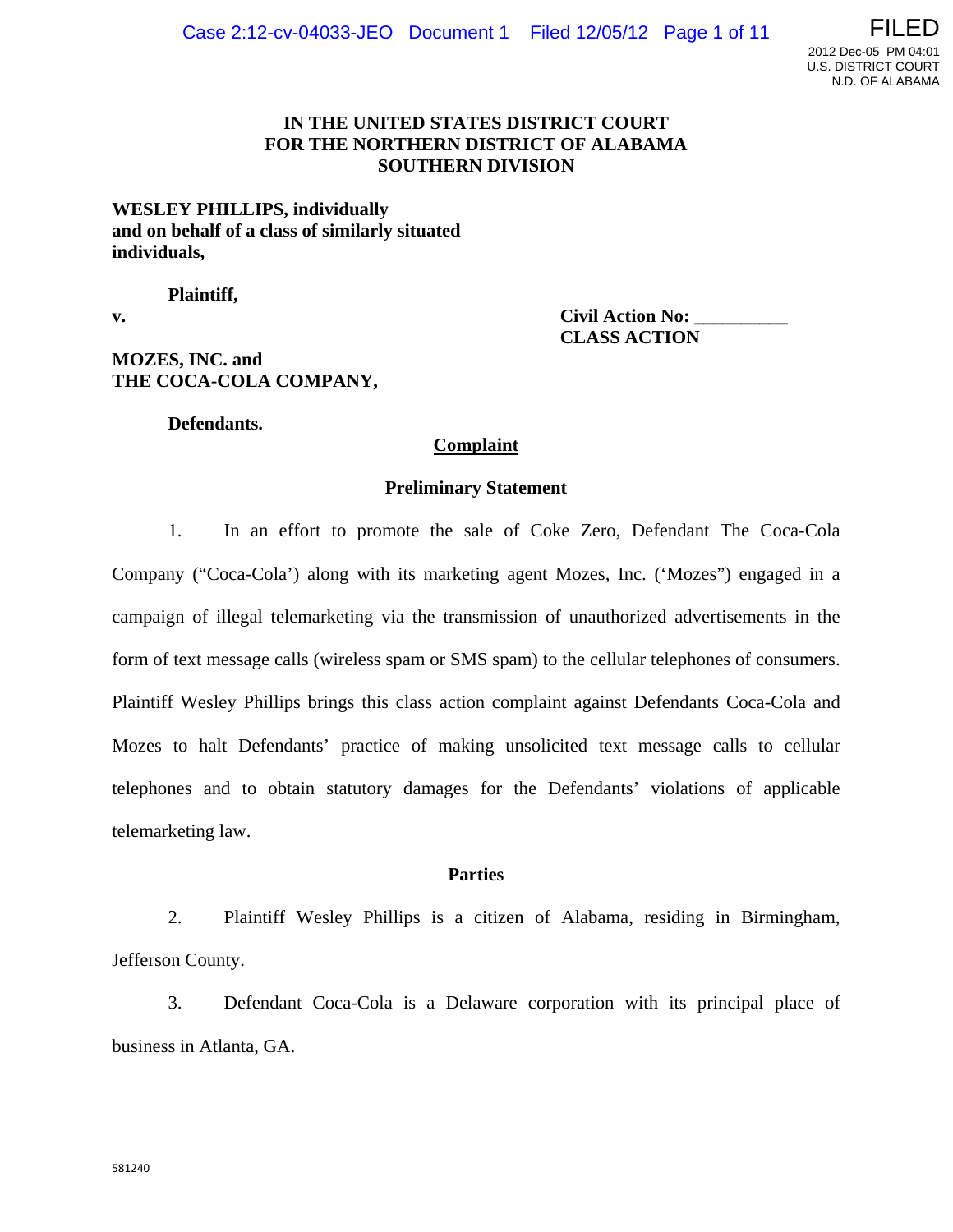Case 2:12-cv-04033-JEO Document 1 Filed 12/05/12 Page 2 of 11

4. Mozes, Inc. is a California corporation with its principal place of business in Palo Alto, CA. According to its own statements, Mozes is "the leader in mobile engagement."

### **Jurisdiction**

5. The District Court has federal question subject matter jurisdiction pursuant to 28 U.S.C. § 1331. *See Mims v. Arrow Financial Services, Inc.*, 132 S.Ct. 740 (2012).

#### **Venue**

6. Venue is proper in this district under 28 U.S.C. § 1391(b) and (c) because a substantial portion of the facts and circumstances that give rise to the cause of action occurred in this District.

### **Facts Common to All Causes of Action**

7. In recent years, marketers who often have felt stymied by federal laws limiting solicitation by telephone, facsimile machine, and e-mail, have increasingly looked to alternative technologies through which to send bulk solicitations to consumers cheaply.

8. One of the newest types of such bulk marketing is to advertise through Short Message Services. The term "Short Message Service" or "SMS" is a messaging system that allows cellular telephone subscribers to use their cellular telephones to send and receive short text messages, usually limited to 160 characters.

9. An "SMS message" is a text message call directed to a wireless device through the use of the telephone number assigned to the device. When an SMS message call is successfully made, the recipient's cell phone alerts him or her that a call is being received. As cellular telephones are inherently mobile and are frequently carried on their owner's person, calls to cellular telephones, including SMS messages, may be received by the called party virtually anywhere worldwide.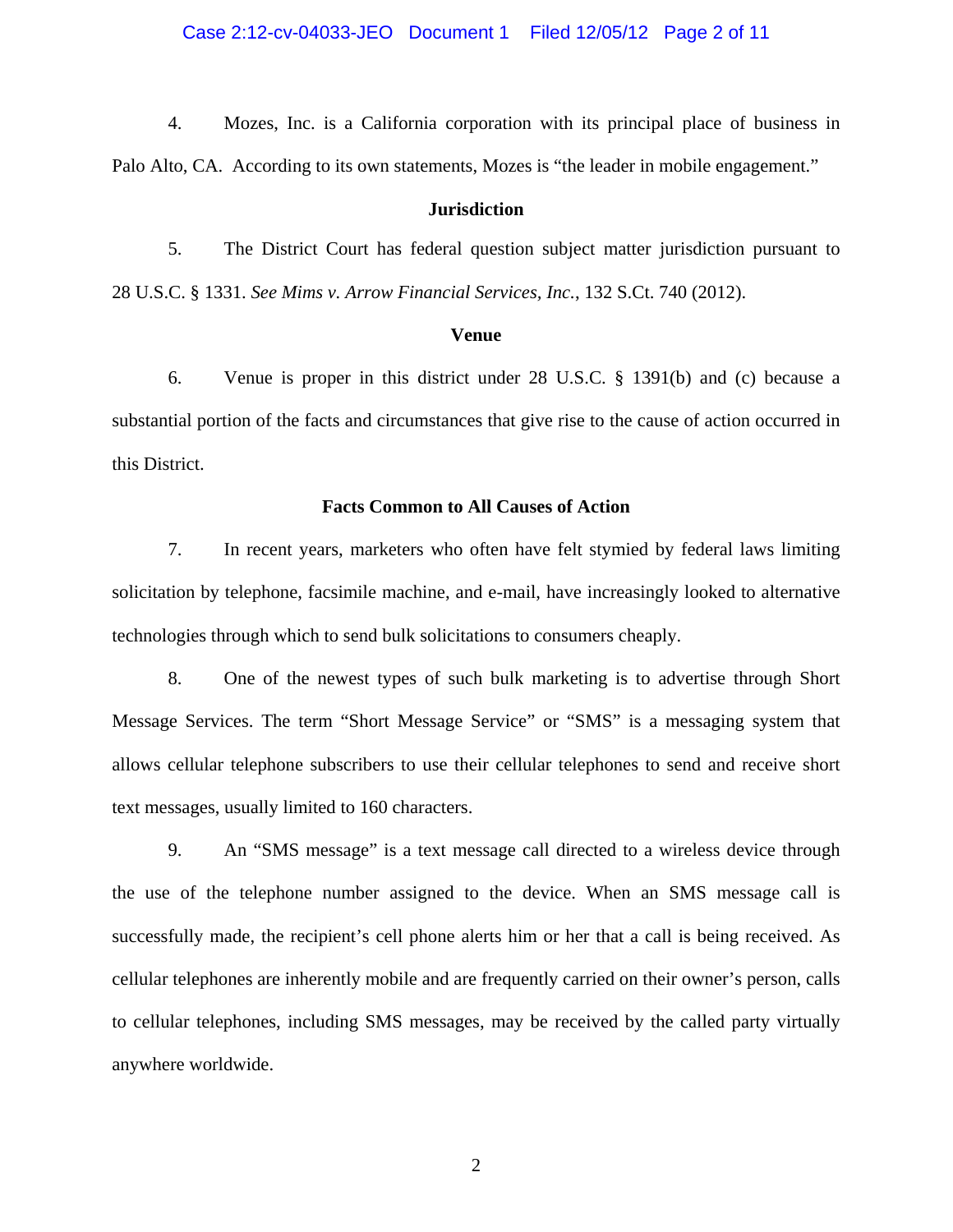#### Case 2:12-cv-04033-JEO Document 1 Filed 12/05/12 Page 3 of 11

10. Unlike more conventional advertisements, wireless spam can cost its recipients money because cell phone users must frequently pay their respective wireless service providers either for each text message call they receive or for a text plan that includes a number of messages, whether or not the text message is authorized.

11. On or about November 5, 2011, Plaintiff received a series of unsolicited text messages from Defendants at a college football game between Alabama and Louisiana State University ("LSU") via an automatic dialing system to his cell phone.

12. Specifically, while attending the football game, Plaintiff noticed an announcement on the scoreboard instructing the Plaintiff to submit a text to a certain number to vote for his favorite team.

13. The Plaintiff did so as instructed and voted for his favorite team – Alabama.

14. In immediate response, the Plaintiff received a text commercial solicitation inviting him to reply with his date of birth so he could be entered into a contest for an autographed football and to join the Coke Zero mobile list ("First Unsolicited Text").

15. This solicitation included an advertisement for the Coke Zero mobile list.

16. In voting for his favorite football team, the Plaintiff did not provide the Defendants with prior express consent in writing authorizing the Defendants to send him text messages.

17. After the Plaintiff did not respond to the request for his date of birth so he could enter a contest and join the Coke Zero mobile list, the Defendants sent the Plaintiff another text message ("Second Unsolicited Text").

18. The Second Unsolicited Text mentioned Coke Zero and urged the Plaintiff to continue to vote for his favorite team "to make sure they win."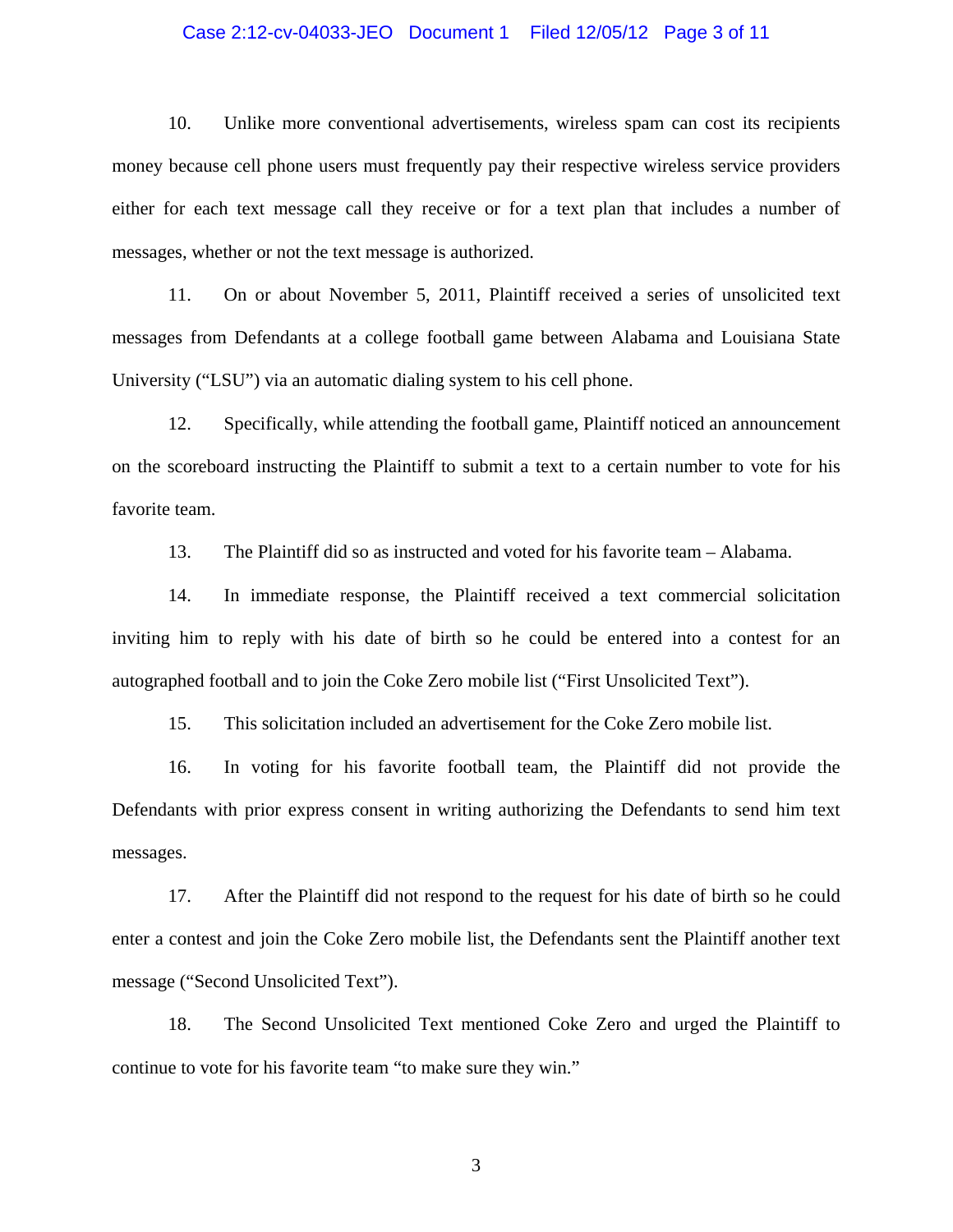#### Case 2:12-cv-04033-JEO Document 1 Filed 12/05/12 Page 4 of 11

19. The Plaintiff again responded and voted for his favorite football team.

20. In voting for his favorite football team, the Plaintiff did not provide the Defendants with prior express consent in writing authorizing the Defendants to send him the text unsolicited messages.

21. In immediate response to the Plaintiff's second text vote for his favorite team, the Defendants sent the Plaintiff another text message inviting him to reply with his date of birth so he could be entered into a contest for an autographed football and to join the Coke Zero mobile list ("Third Unsolicited Text").

22. This solicitation included an advertisement for the Coke Zero mobile list.

23. After the Plaintiff did not respond to this second request for his date of birth to enter a contest and join the Coke Zero mobile list, the Defendants sent the Plaintiff yet another text message ("Fourth Unsolicited Text") urging him to continue to vote for his favorite team, which mentioned Coke Zero.

24. The Plaintiff again responded and voted for his favorite football team.

25. In voting for his favorite football team, the Plaintiff did not provide the Defendants with prior express consent in writing authorizing the Defendants to send him unsolicited text messages.

26. In immediate response to the Plaintiff's third text vote for his favorite team, the Defendants sent the Plaintiff another text message inviting him to reply with his date of birth so he could be entered into a contest for an autographed football and to join the Coke Zero mobile list ("Fifth Unsolicited Text").

27. This solicitation included an advertisement for the Coke Zero mobile list.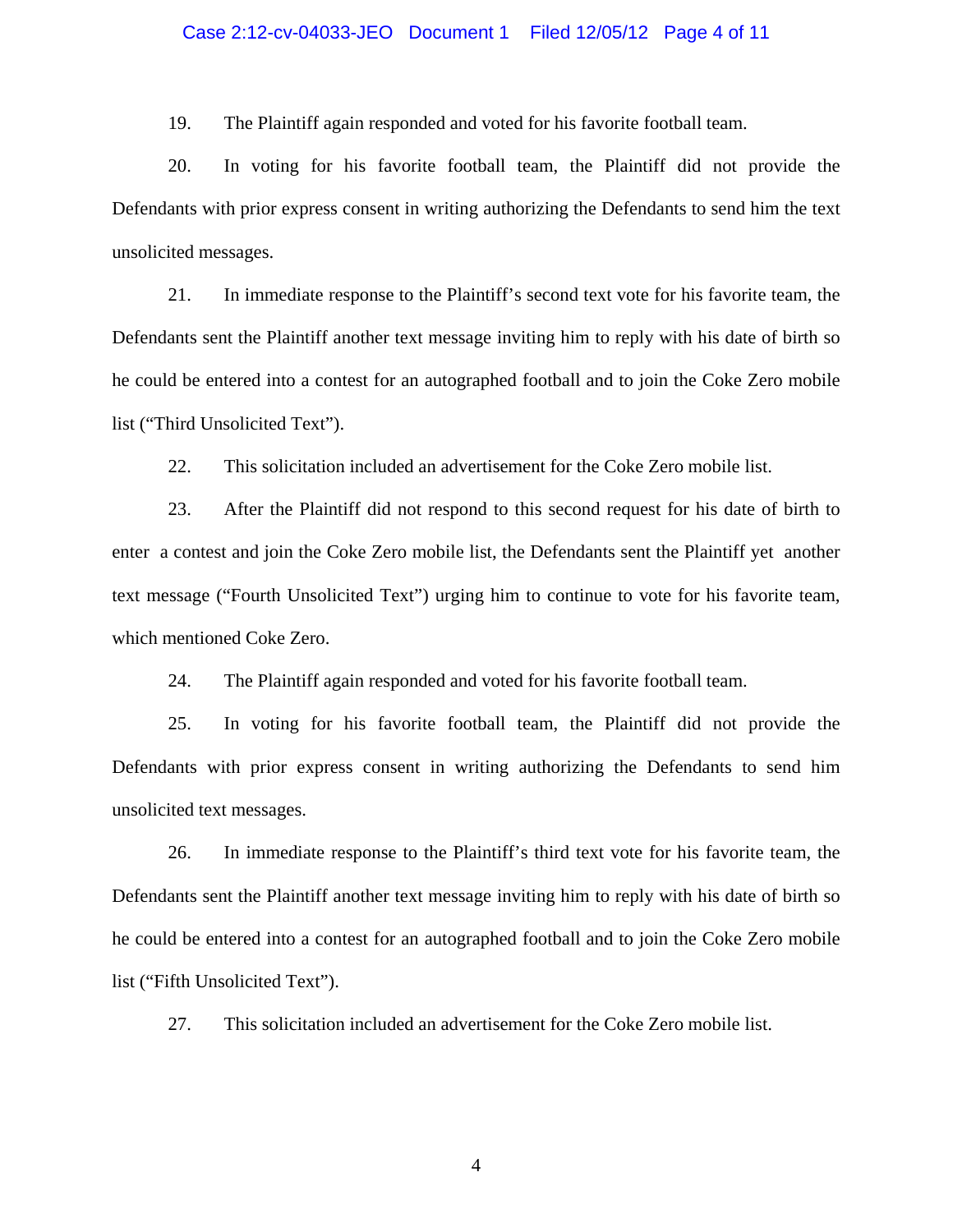#### Case 2:12-cv-04033-JEO Document 1 Filed 12/05/12 Page 5 of 11

28. In response to the Fifth Unsolicited Text, the Plaintiff provided the Defendants with his date of birth.

29. In response, the Defendants informed the Plaintiff that he had "joined the Coke Zero mobile list."

30. Realizing he had inadvertently joined a commercial list, and was no longer simply voting for his favorite football team, the Plaintiff cancelled.

31. In response, the Defendants sent the Plaintiff yet another text message informing the Plaintiff that his membership had been cancelled, and then directing the Plaintiff to a web site operated by Mozes to "learn more."

#### **The Legal Basis of the Claims**

32. The claims of the Plaintiff, and the class of persons he seeks to represent, arise pursuant to the provisions of the TCPA, a federal statute enacted to prohibit unreasonable invasions of privacy via certain telemarketing practices.

33. On December 20, 1991, Congress enacted the TCPA, in an effort to address certain telemarketing practices widely considered invasive of consumer privacy. In enacting the TCPA, Congress specifically imposed heightened restrictions on the widespread practice of telemarketing via Robocall:

It is clear that automated telephone calls that deliver an artificial or prerecorded voice message are more of a nuisance and a greater invasion of privacy than calls placed by "live" persons. These automated calls cannot interact with the customer except in preprogrammed ways, do not allow the caller to feel the frustration of the called party, fill an answering machine tape of a voice recording service, and do not disconnect the line even after the customer hangs up the telephone. For all these reasons, it is legitimate and consistent with the Constitution to impose greater restrictions on automated calls than on calls placed by lived persons.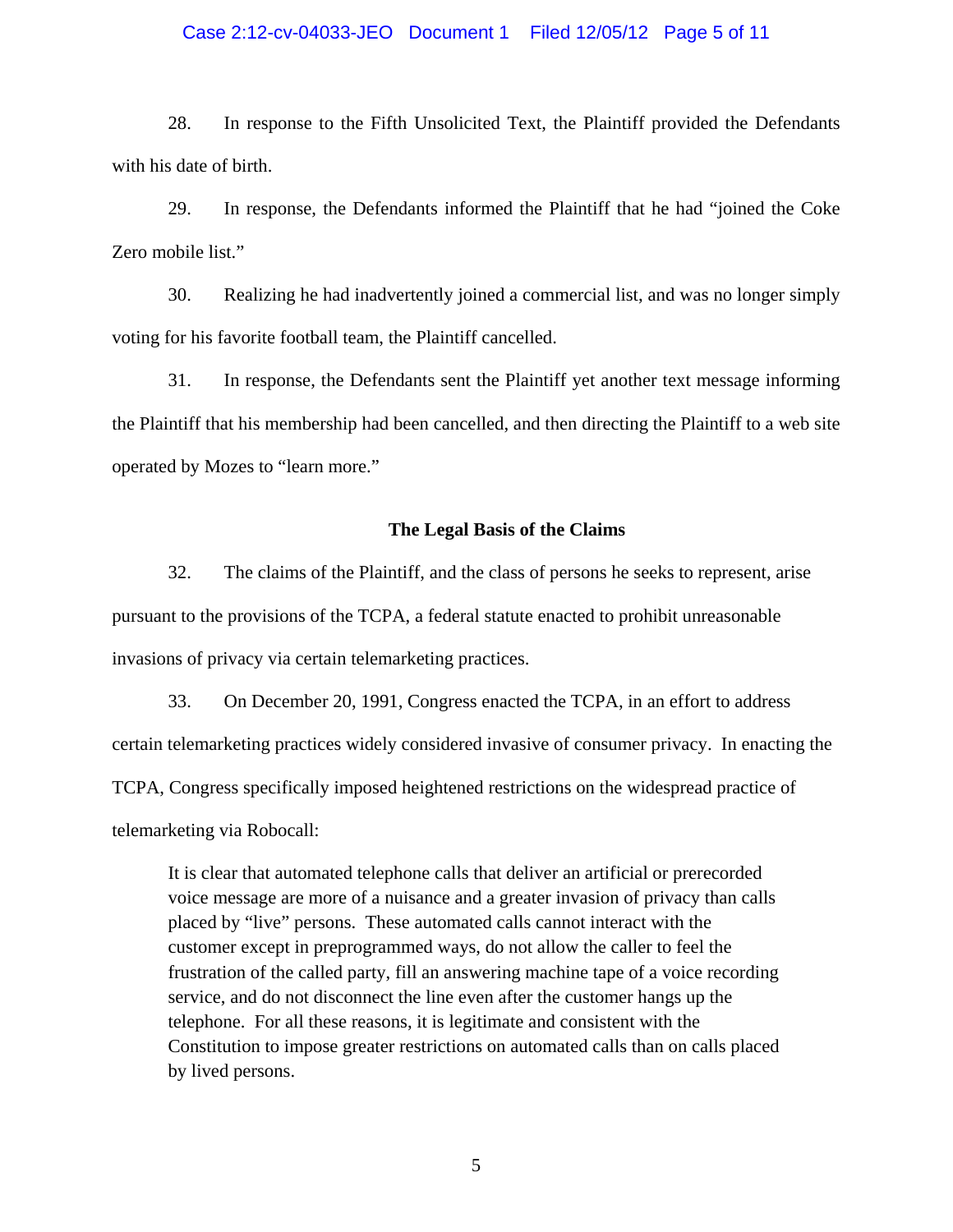#### Case 2:12-cv-04033-JEO Document 1 Filed 12/05/12 Page 6 of 11

*See In The Matter of Rules and Regulations Implementing the Telephone Consumer Protection Act of 1991*, 7 F.C.C.R. 2736, 2737, at para. 25 (April 17, 1992).

34. The TCPA prohibits the making of any call—without prior express consent of the called party—by using any automatic telephone dialing system or artificial or prerecorded voice to any cellular telephone. Defendants violated the TCPA and Plaintiff's right to privacy by electronic transmission of written material to the cellular telephones of the members of the class, namely unsolicited commercial advertisements through text message calls using an automatic telephone dialing system. *See* 47 U.S.C. § 227(b)(1)(A)(iii).

## **The TCPA Imposes Liability on Entities Who Benefit from Illegal Telemarketing by Third-Party Telemarketers**

35. Under the TCPA, a person or entity can be liable for calls made for its benefit.

36. Section 227(b) broadly bans illegal telemarketing by parties who "initiate" illegal telemarketing calls—a term that means "to cause or facilitate the beginning of; set going." Merriam Webster Dictionary.

37. Under the statute, when an entity such as Defendant Coca-Cola benefits from illegal telemarketing by third-parties such as Defendant Mozes, the entity is properly considered to have "initiated" the calls within the meaning of § 227(b).

38. The FCC has long applied the TCPA in this manner—an application that prevents "legitimate" businesses who reap the benefits of illegal telemarketing from outsourcing TCPA liability to the often impecunious, fly-by-night third-party telemarketers and sales-lead generators who physically place the illegal calls or text messages.

39. In fact, sixteen years ago the FCC explained that its rules "generally establish that the party on whose behalf a solicitation is made bears ultimate responsibility for any violations." *In the Matter of Rules and Regulations Implementing the Tel. Consumer Prot. Act of*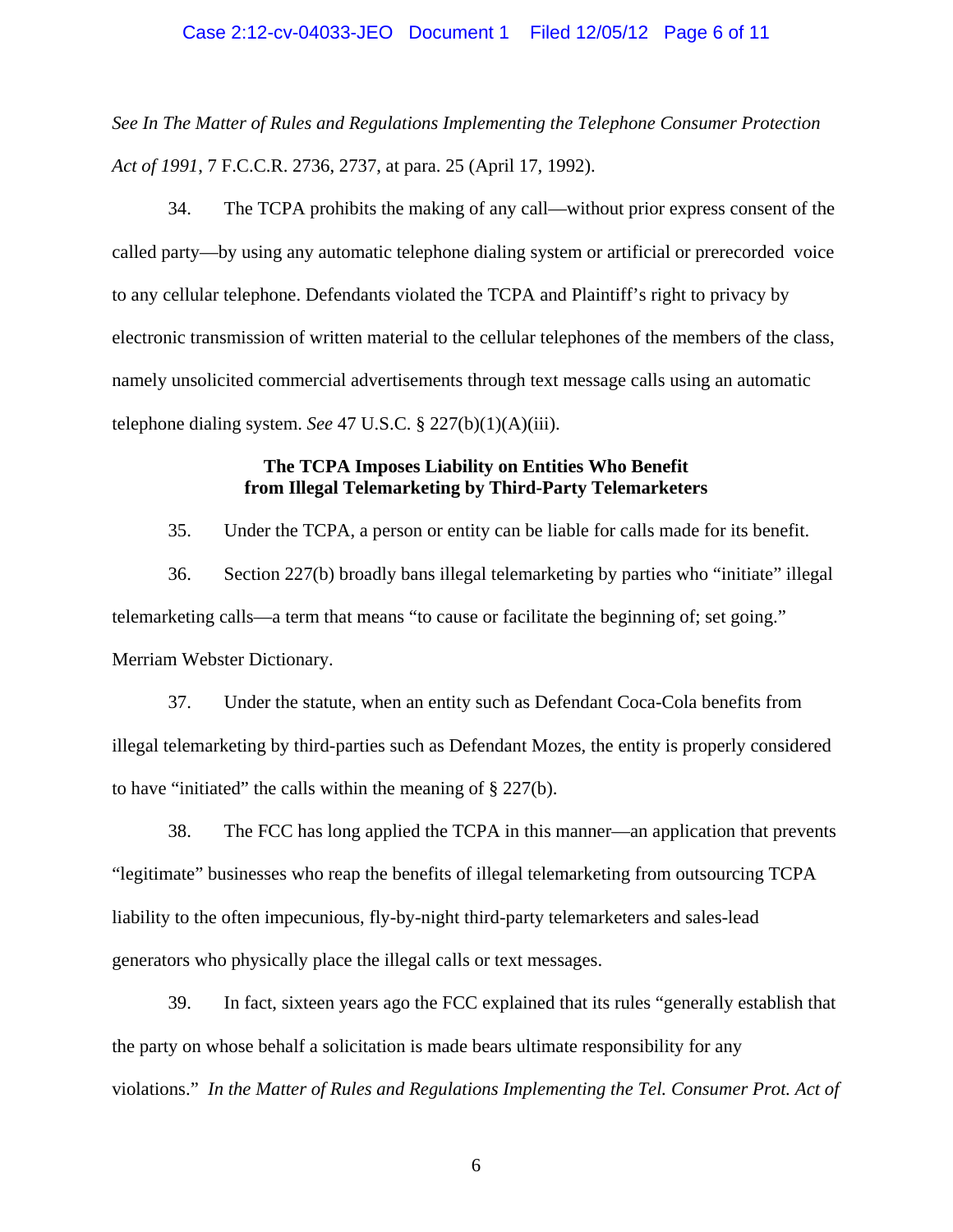#### Case 2:12-cv-04033-JEO Document 1 Filed 12/05/12 Page 7 of 11

*1991*, Mem. Op. and Order, 10 F.C.C.R. 12391 ¶ 13 (Aug. 7, 1995). For this reason, the FCC concluded that *"[c]alls placed by an agent of a telemarketer are treated as if the telemarketer itself placed the call*." *Id*. (emphasis added).

40. More recently, in a 2005 declaratory ruling regarding telemarketing calls made by agents on behalf of an insurance company, the FCC restated its conclusion "that a company on whose behalf a telephone solicitation is made bears the responsibility for any violation of our telemarketing rules and *calls placed by a third party on behalf of that company are treated as if the company itself placed the call*." *In the Matter of Rules and Regulations Implementing the Telephone Consumer Protection Act of 1991*, Declaratory Ruling, 20 F.C.C.R. 13664, 13667 ¶ 7 (2005) (emphasis added).

41. Plaintiff alleges that the text messages at issue in this case were made for the benefit of the Defendant Coca-Cola. As such, the text messages were made on Coca-Cola's behalf, and for its benefit, and Coca-Cola therefore is liable for the messages, even if it did not physically place them.

42. Plaintiff further alleges that Coca-Cola is responsible for the illegal actions of their agent, Mozes.

#### **Class Action Allegations**

43. Plaintiff brings this action pursuant to Rule 23 of the Federal Rules of Civil Procedure on behalf of a class of all other persons or entities similarly situated throughout the United States.

44. Upon information and belief, pursuant to a uniform policy and procedure, Coca-Cola and/or its authorized agents, including Mozes, has engaged in widespread advertising via unsolicited wireless spam in violation of the TCPA.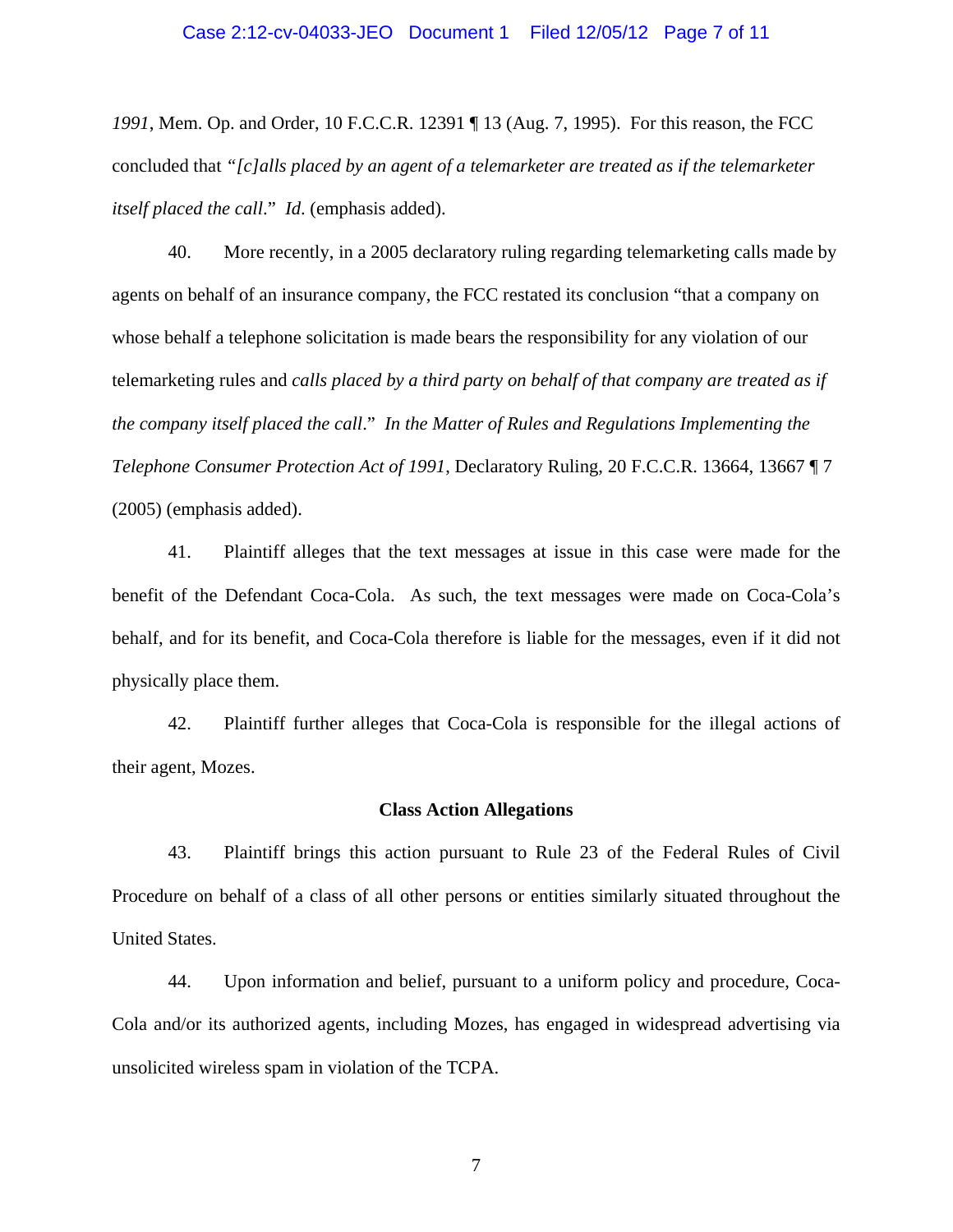#### Case 2:12-cv-04033-JEO Document 1 Filed 12/05/12 Page 8 of 11

45. Upon information and belief, Coca-Cola and/or its authorized agents, including Mozes, has transmitted unsolicited wireless spam calls to thousands of individuals and entities throughout the United States.

46. Upon information and belief, Coca-Cola and/or its authorized agents, including Mozes, did not obtain the consent of recipients of their wireless spam.

47. The class of persons Plaintiff proposes to represent with respect to Count One and Two is tentatively defined as all persons or entities within the United States who, within the four years prior to the filing of the initial Complaint, received wireless text message calls promoting Coca-Cola's goods or services.

48. The class as defined above is identifiable by phone records and phone number databases. On information and belief, the potential class members number in the thousands and constitutes a class so numerous that joinder of all class members is impracticable.

49. Plaintiff is a member of the class.

50. There are questions of law and fact common to Plaintiff and to the proposed class, including but not limited to the following:

a. Whether Defendants violated the TCPA by engaging in advertising by unsolicited wireless spam;

b. Whether the unsolicited prerecorded telemarketing calls at issue were initiated by Coca-Cola;

c. Whether the unsolicited prerecorded telemarketing calls at issue were for Coca-Cola's benefit; and

d. Whether the Plaintiff and the members of the class are entitled to statutory damages as a result of Coca-Cola's actions.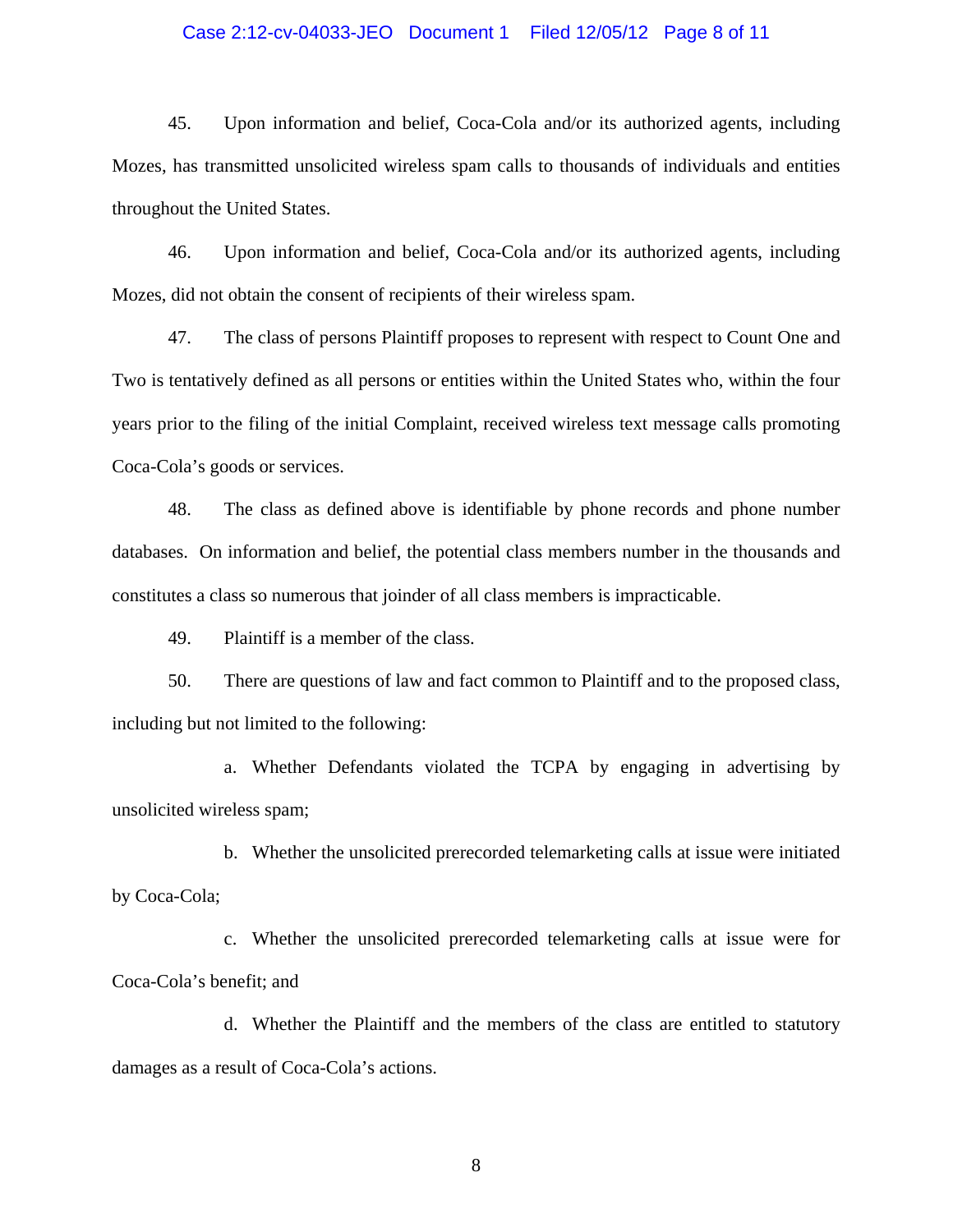#### Case 2:12-cv-04033-JEO Document 1 Filed 12/05/12 Page 9 of 11

51. Plaintiff's claims are typical of the claims of the class.

52. Plaintiff is an adequate representative of the class because his interests do not conflict with the interests of the class, she will fairly and adequately protect the interests of the class, and she is represented by counsel skilled and experienced in class actions.

53. Common questions of law and fact predominate over questions affecting only individual members of the class and a class action is the superior method for fair and efficient adjudication of the controversy. The only individual question concerns identification of class members, which will be ascertainable from records maintained by Defendants and/or their agents.

54. The likelihood that individual members of the class will prosecute separate actions is remote due to the time and expense necessary to conduct such litigation.

55. Plaintiff is capable of and is willing to represent the other members of the class.

56. Plaintiff is not aware of any litigation concerning this controversy already commenced by others who meet the criteria for class membership described above.

#### **First Cause of Action for Violation of the TCPA**

57. Plaintiff refers to and incorporates all previous paragraphs as though fully set forth herein.

58. The TCPA prohibits the making of any call—without prior express consent of the called party—by using any automatic telephone dialing system or artificial or prerecorded voice to any cellular telephone. Defendants violated the TCPA and Plaintiff's right to privacy by electronic transmission of written material to the cellular telephones of the members of the class, namely unsolicited commercial advertisements through text message calls using an automatic telephone dialing system.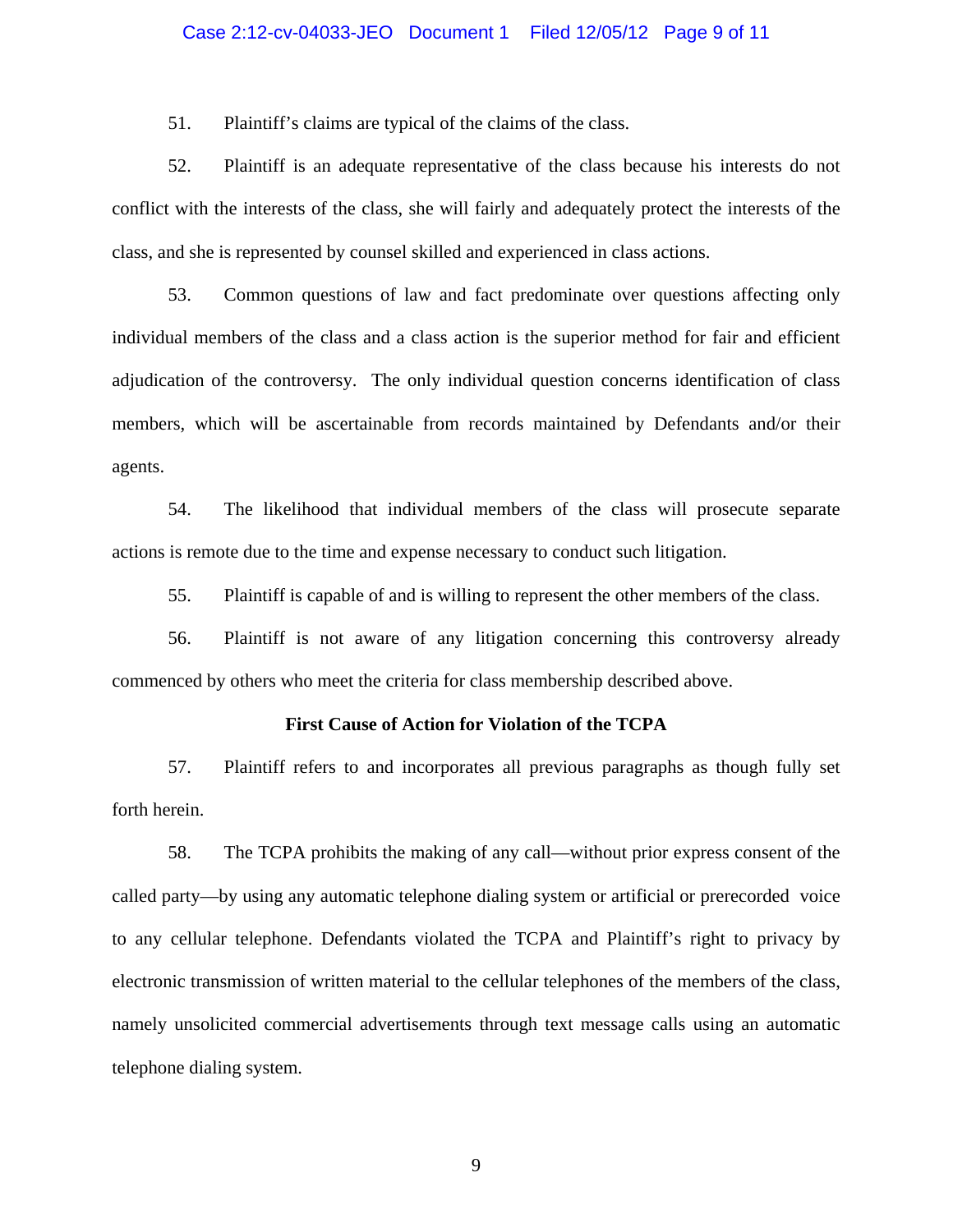#### Case 2:12-cv-04033-JEO Document 1 Filed 12/05/12 Page 10 of 11

59. These text message advertisement calls were made without the prior express invitation or permission of Plaintiff and the members of the class.

60. Defendants have, therefore, violated the TCPA, 47 U.S.C. § 227(b)(1)(A)(iii).

61. As a result of Defendants' illegal conduct as alleged herein, the members of the class suffered actual damages and, under § 227(b)(3)(B), are each entitled, *inter alia*, to a minimum of \$500.00 in damages for each such violation of the TCPA.

#### **Second Cause of Action for Injunctive Relief**

62. Plaintiff refers to and incorporates all previous paragraphs as though fully set forth herein.

63. Defendants, their authorized agents, vendors, or contractors have possession, custody and control of the business records, databases, computer systems and other information and equipment necessary to identify the members of the class, including but not limited to the names, addresses and cellular telephone numbers of the class members. Unless immediate injunctive relief is ordered, Defendants their authorized agents, vendors, or contractors may alter, erase, delete, destroy or otherwise dispose of and remove such systems, records and equipment. For this reason, Plaintiff is entitled to an order prohibiting and enjoining Defendants their authorized agents, vendors, or contractors from altering, deleting, destroying or otherwise disposing of any documents, records, databases or computer systems that are necessary to identify the members of the class.

64. Defendants should be enjoined from further violations of the TCPA.

WHEREFORE, Plaintiff, on behalf of himself and the Class, prays for the following relief:

a. An order certifying the Class as defined above;